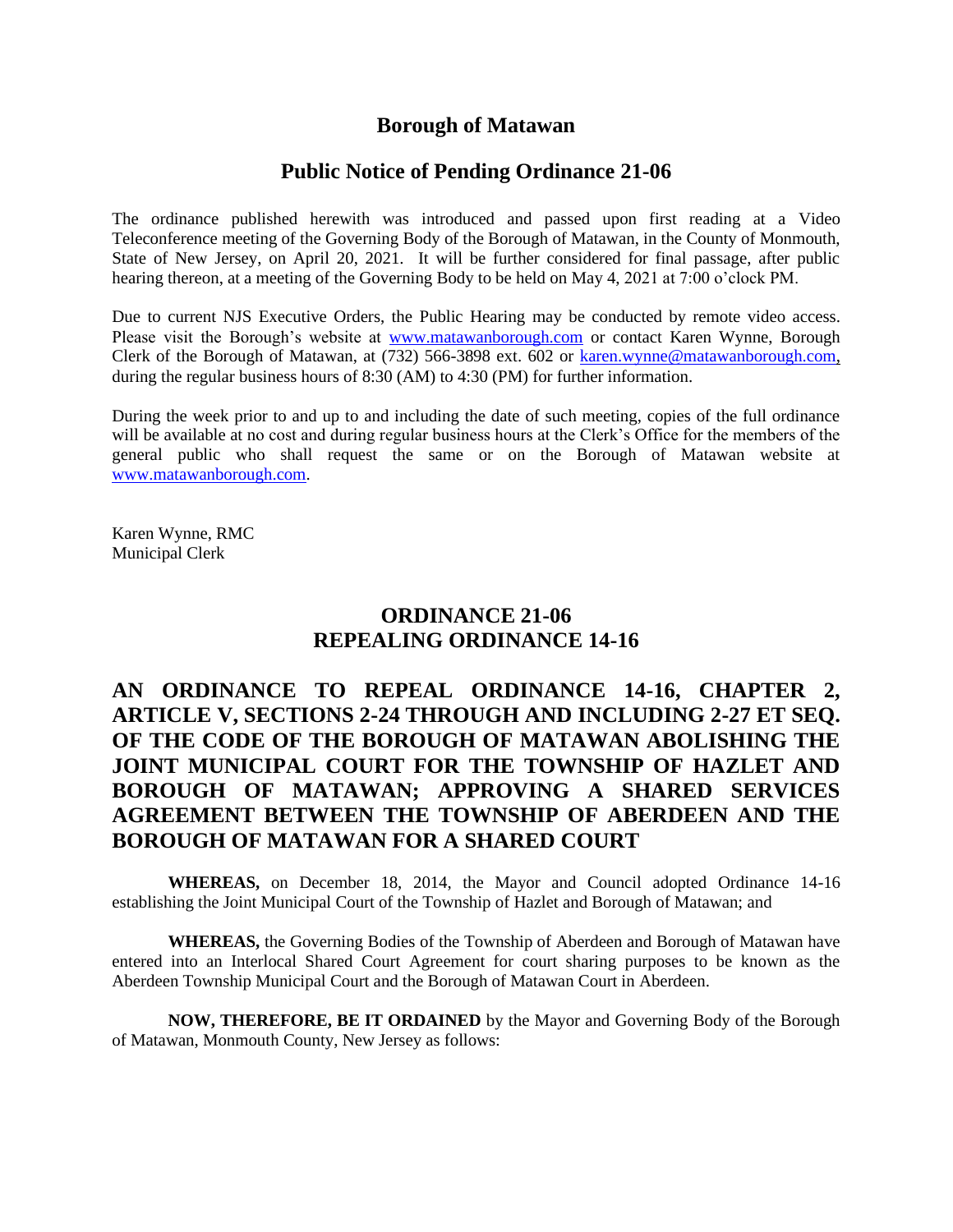## **Section 1.**

Effective January 1, 2021, the Joint Municipal Court of the Township of Hazlet and Borough of Matawan is hereby abolished and Sections 2-24 through and including 2-27 of the Code of the Borough of Matawan are hereby deleted in their entirety to abolish the Joint Court.

## **Section 2.**

The Joint Municipal Court of the Township of Hazlet and the Borough of Matawan shall be abolished and this ordinance shall be effective January 1, 2021 at 12:00 am and after due notice is given as set forth in Section 3. All summonses and other appropriate matters issuing or arising from the Borough of Matawan shall be processed in the Borough of Matawan Municipal Court in Aberdeen on and after January 1, 2021, including those matters arising prior to January 1, 2021 which remain pending.

#### **Section 3.**

Notice of repeal and abolishment of the Joint Municipal Court of the Township of Hazlet and the Borough of Matawan, and establishment of the Borough of Matawan Municipal Court in Aberdeen shall be given in writing to the Administrative Offices of the Courts and the Assignment Judge of the Monmouth Vicinage in writing and posted in the municipal buildings of the Participating Municipalities in a location where public notices are normally posted.

#### **Section 4.**

The Mayor and Governing Bodies of the Participating Municipalities of the Township of Aberdeen and Borough of Matawan desire to enter into a Shared Services Agreement for a Shared Court to be located in the Township of Aberdeen.

#### **Section 5.**

The Borough of Matawan shall enter into an agreement pursuant to the terms of the "Shared Services Agreement for the Establishment of a Shared Municipal Court Between the Township of Aberdeen and the Borough of Matawan".

#### **Section 6.**

Pursuant to the provisions of N.J.S.A. 2B:12(c), the Borough of Matawan Municipal Court in Aberdeen is hereby established.

#### **Section 7.**

Municipal Court Judges, Prosecutors, Assistant Prosecutors, Special Counsels, Public Defenders, and Assistant Public Defenders, Appointment and Jurisdiction

The Borough of Matawan is solely responsible for the appointment of the Municipal Court Judge, Prosecutor, Assistant Prosecutor, Special Counsel, Public Defender, and Assistant Public Defender. The jurisdiction of the Municipal Court of each municipality shall be separate and each municipality retains its right of appointment as provided in NJSA 2B:12-4 (Judge), 2B:24-3 (Public Defender), and 2B:25-4 (Prosecutor).